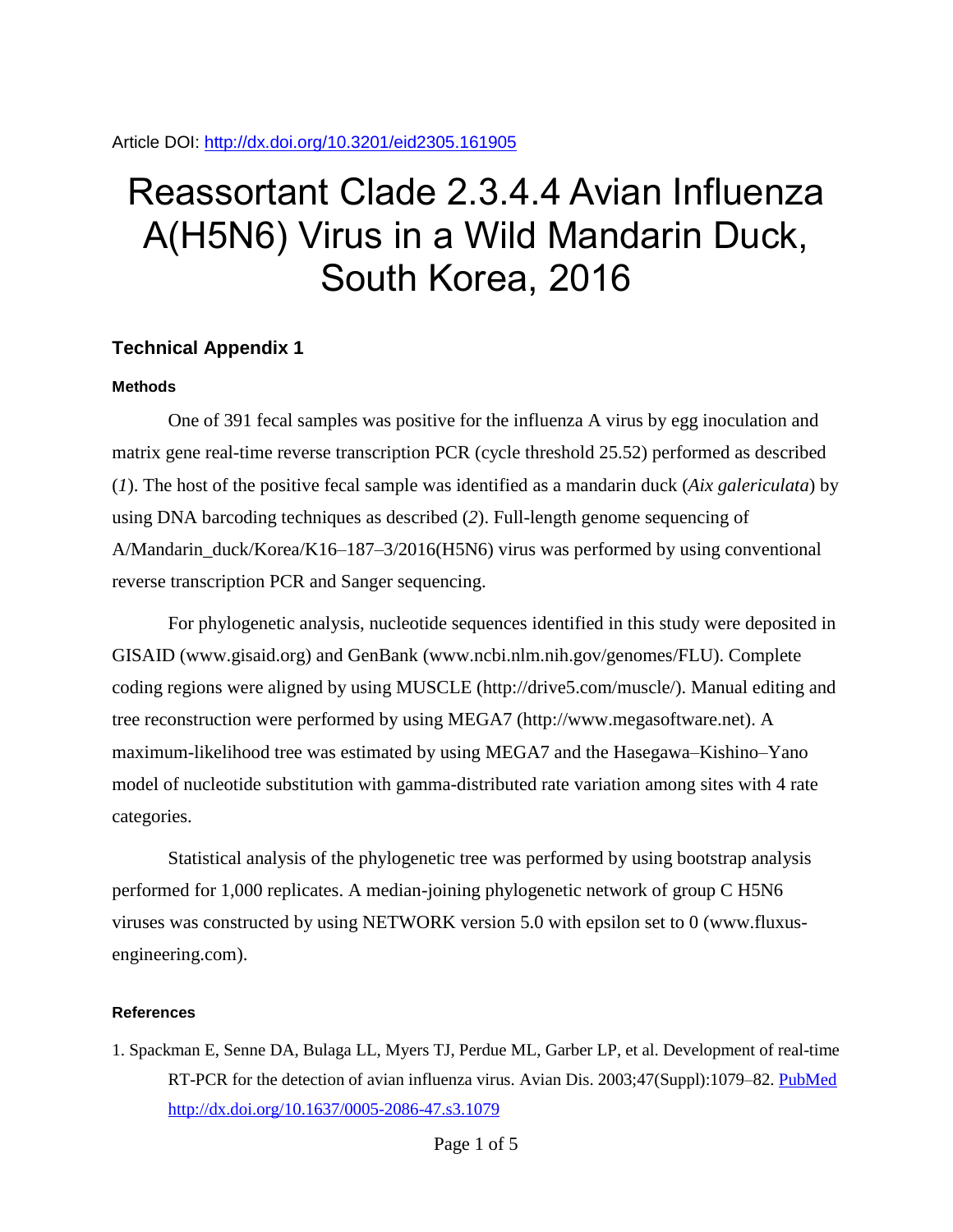2. Lee DH, Lee HJ, Lee YJ, Kang HM, Jeong OM, Kim MC, et al. DNA barcoding techniques for avian influenza virus surveillance in migratory bird habitats. J Wildl Dis. 2010;46:649–54. [PubMed](https://www.ncbi.nlm.nih.gov/entrez/query.fcgi?cmd=Retrieve&db=PubMed&list_uids=20688667&dopt=Abstract) <http://dx.doi.org/10.7589/0090-3558-46.2.649>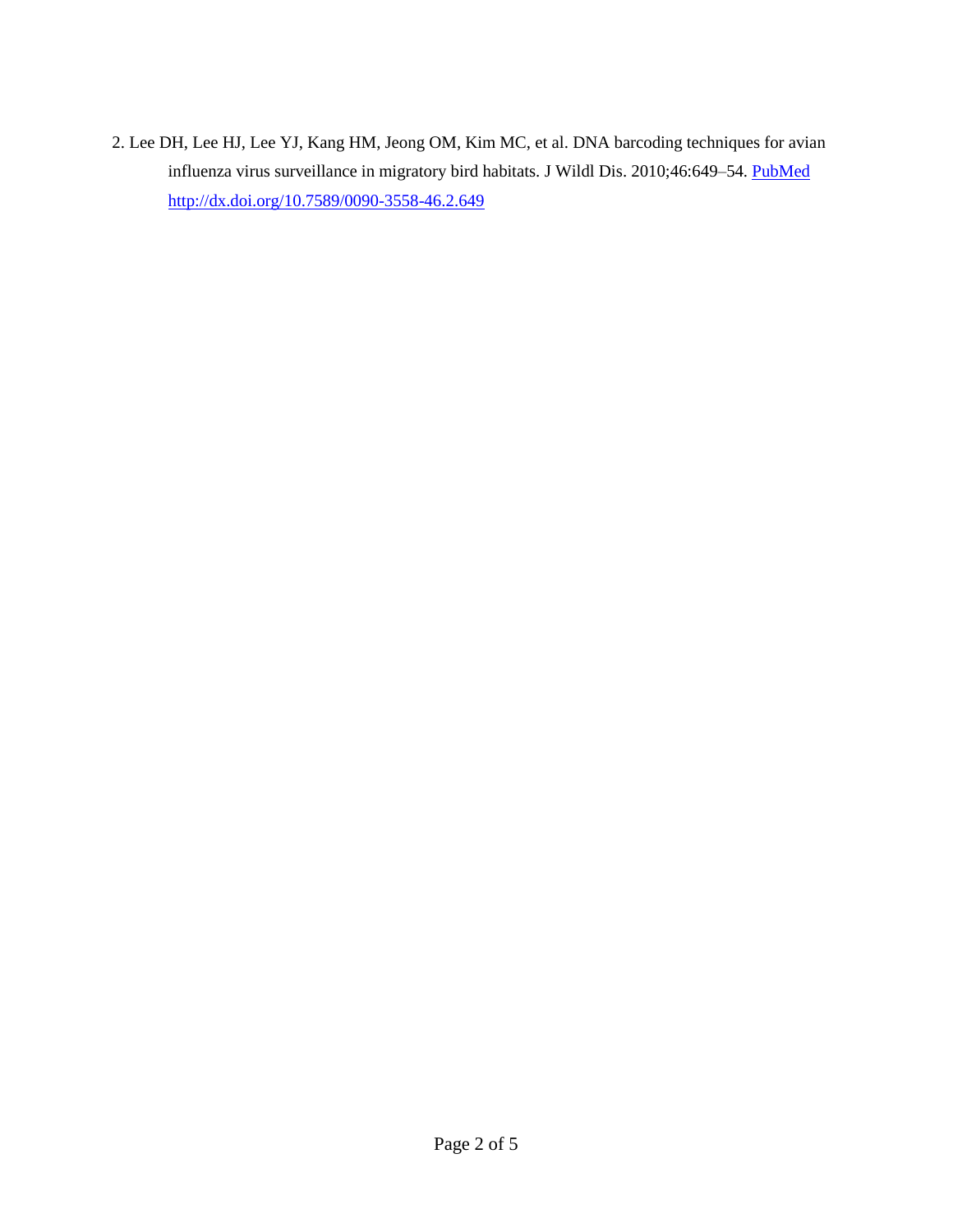

**Technical Appendix Figure 1.** Maximum-likelihood phylogenetic trees for A) hemagglutinin (HA) and B) neuraminidase (NA) genes of avian influenza viruses. Red indicates avian influenza A(H5N6) virus isolated in South Korea in this study, blue indicates human isolates, and green mammalian isolates. Percentages of replicate trees in which associated taxa clustered together in the bootstrap test (1,000 replicates) are shown next to branches. Scale bars indicate nucleotide substitutions per site. HPAI, highly pathogenic avian influenza; LPAI, low pathogenicity avian influenza.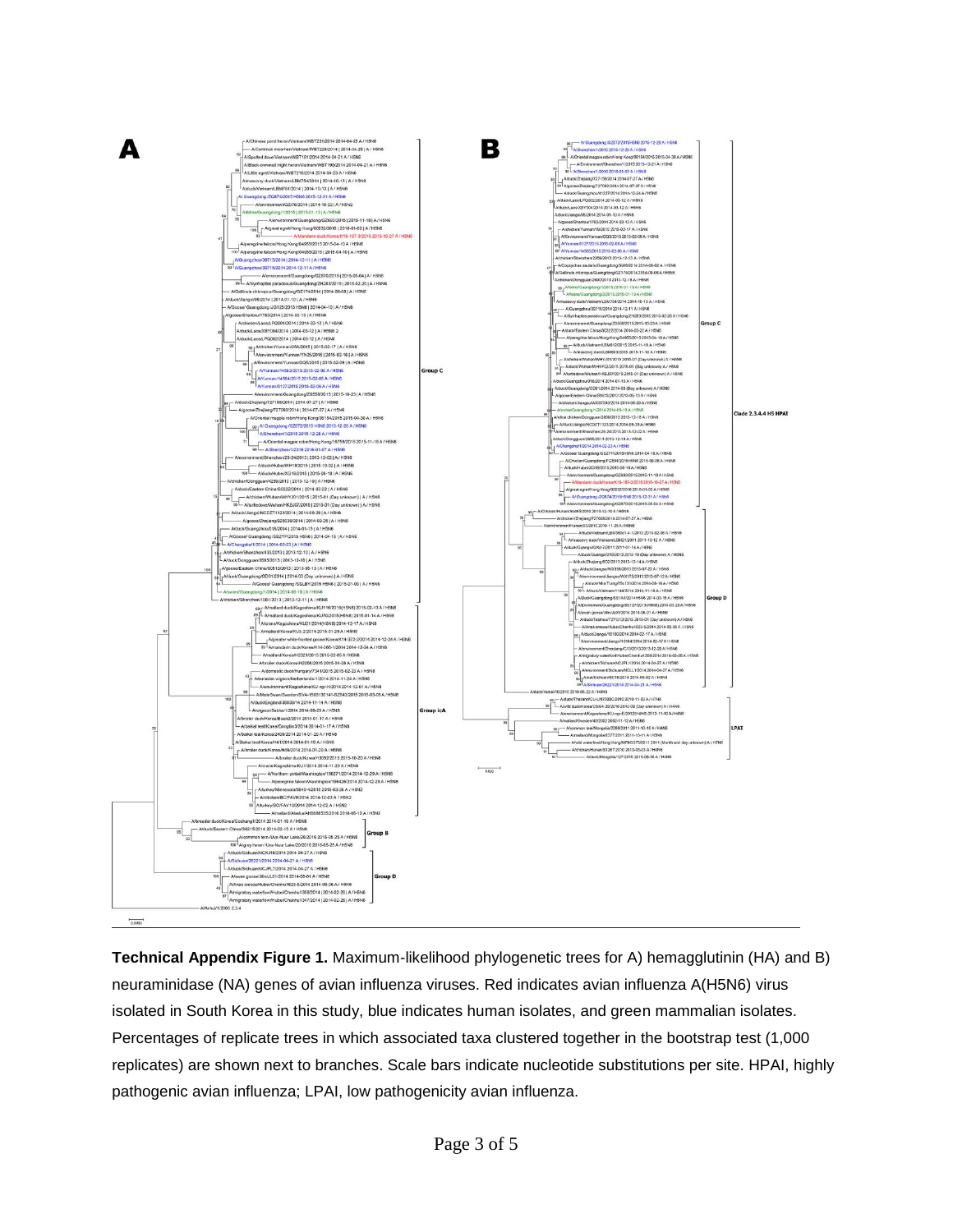

**Technical Appendix Figure 2.** Maximum-likelihood phylogenetic trees for polymerase basic 2 (PB2), PB1, acidic polymerase (PA), nucleoprotein (NP), matrix (M), and nonstructural protein (NS) genes of avian influenza viruses. Black circles and red indicate avian influenza A(H5N6) virus isolated in South Korea in this study. Percentages of replicate trees in which associated taxa clustered together in the bootstrap test (1,000 replicates) are shown next to branches. Scale bars indicate nucleotide substitutions per site. HPAI, highly pathogenic avian influenza; LPAI, low pathogenicity avian influenza.